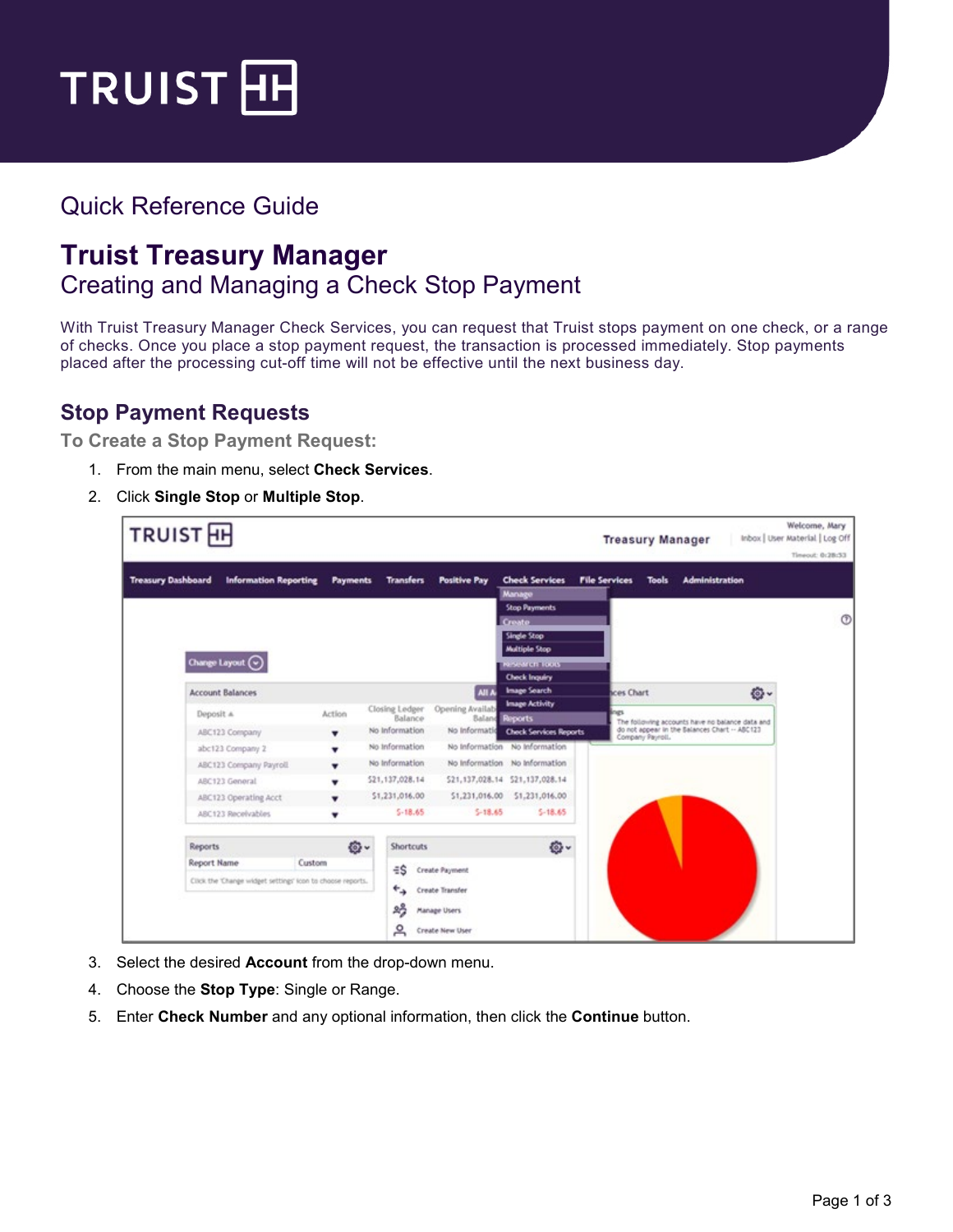**Truist Treasury Manager:** Creating and Managing a Check Stop Payment Quick Reference Guide

| <b>Create Stop Payment</b>     | Use this page to request stop payment on a single check or a range of check numbers. |
|--------------------------------|--------------------------------------------------------------------------------------|
|                                | * Required                                                                           |
| Account *                      | 1234567891234 - ABC123 Company                                                       |
| <b>Stop Type</b>               | Single $\bigcirc$<br>Range                                                           |
| Check Number *                 | 110                                                                                  |
| <b>Date Written</b>            | 盲<br>12/21/2021                                                                      |
| Amount                         | 150.00                                                                               |
| Payee                          | Cable Company                                                                        |
| <b>Reason For Stop Payment</b> | Lost in Mail                                                                         |
| Memo                           | <b>Paid Online</b>                                                                   |
|                                | Cancel<br>Continue                                                                   |

6. Preview the Stop Payment, then click either **Submit Stop Payment**, **Submit and Create Another,** or **Edit Stop Payment**. The Manage Stop Payments page will display with a success message.

| Preview Stop Payment    | Before submitting the request, use this page to review the stop payment details.                     |  |  |  |
|-------------------------|------------------------------------------------------------------------------------------------------|--|--|--|
| Account                 | 1234567891234 - ABC123 Company                                                                       |  |  |  |
| <b>Expiration Term</b>  | 6 Months                                                                                             |  |  |  |
| <b>Check Number</b>     | 110                                                                                                  |  |  |  |
| <b>Date Written</b>     | 12/21/2021                                                                                           |  |  |  |
| Amount                  | S150.00                                                                                              |  |  |  |
| Payee                   | <b>Cable Company</b>                                                                                 |  |  |  |
| Reason For Stop Payment | Lost in Mail                                                                                         |  |  |  |
| Memo                    | Paid Online                                                                                          |  |  |  |
|                         | Cancel<br><b>Submit and Create Another</b><br><b>Edit Stop Payment</b><br><b>Submit Stop Payment</b> |  |  |  |

**To Manage Existing Stop Payment Requests:**

- 1. From the main menu, select **Check Services**.
- 2. Under the Manage menu, select **Stop Payments**. For this example, note that the Status of the Stop Payment is *Awaiting Transmission*.

| Manage Stop Payments | Use this page to manage existing requests for check stop payments. |                   |          |              |                          |            |                       | 8<br>$^\circledR$ |
|----------------------|--------------------------------------------------------------------|-------------------|----------|--------------|--------------------------|------------|-----------------------|-------------------|
|                      |                                                                    |                   |          |              |                          |            | Items per page 10 V   |                   |
| Check Number(s)      | Account                                                            | <b>Check Date</b> | Amount   | Type         | <b>Status</b>            | Expiration | Timestamp             | $\check{}$        |
| 101                  | 1234567891234 - ABC123 Company                                     | 11/01/2021        | \$150.00 | Stop Request | Awaiting<br>Transmission | 05/18/2022 | 11/18/2021 19:41      |                   |
|                      |                                                                    |                   |          |              |                          |            | Items per page [ 10 V |                   |